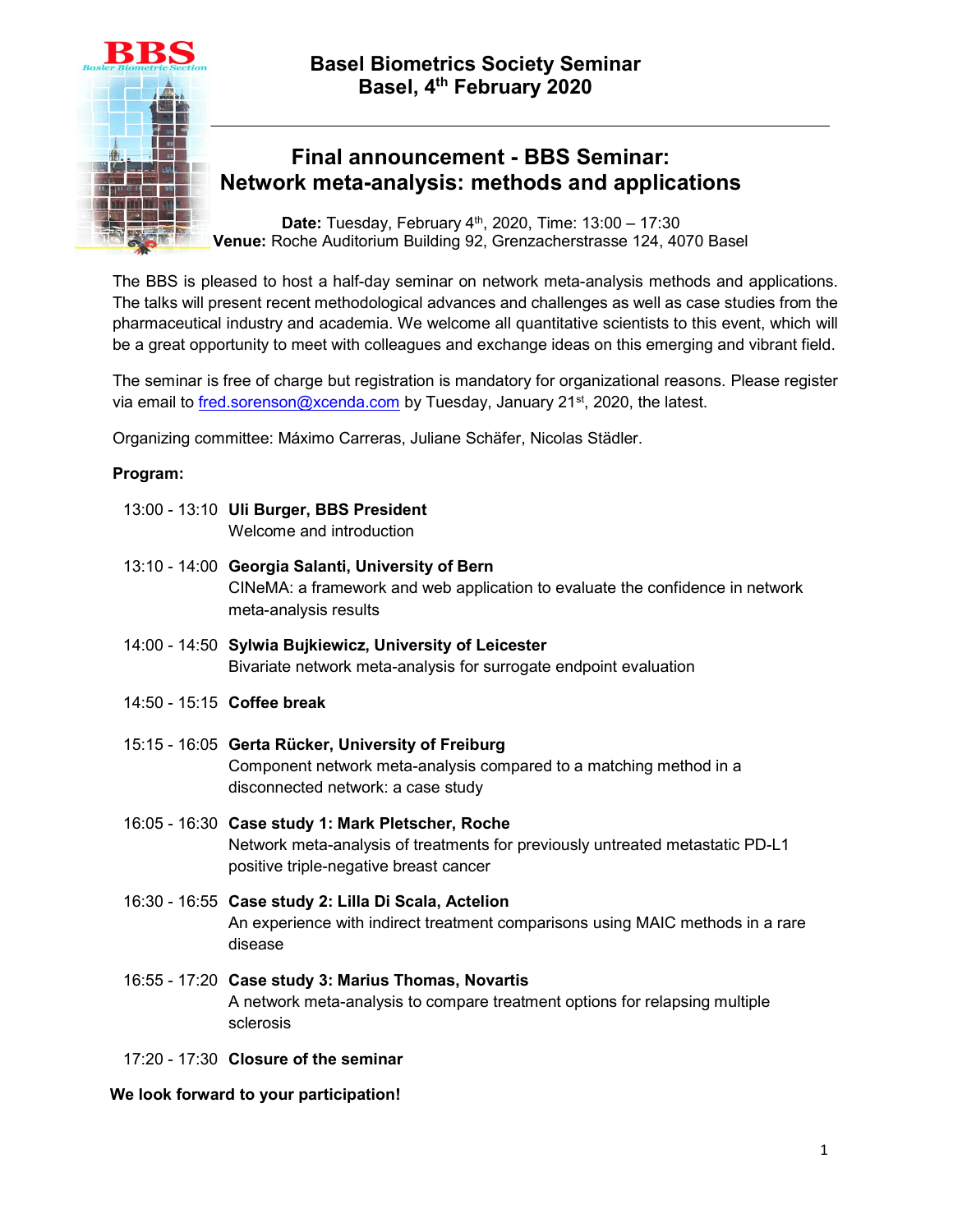# Abstracts

## CINeMA: a framework and web application to evaluate the confidence in network metaanalysis results

Georgia Salanti, University of Bern

Evaluation of the credibility of results from a meta-analysis has become an intrinsic part of the Health Technology Assessment process. In this talk, I will present a web application https://cinema.ispm.unibe.ch that implements a framework we developed - CINeMA (Confidence In Network Meta-Analysis). CINeMA considerably simplifies the evaluation of confidence in the findings from network meta-analysis via semi-automation. It considers six domains and I will outline the methods used to form judgements about within-study bias, across-studies bias, indirectness, imprecision, heterogeneity and inconsistency. Key to judgements about within-study bias and indirectness is the percentage contribution matrix, which shows how much information each study contributes to the results from network meta-analysis. In evaluating imprecision, heterogeneity and inconsistency CINeMA considers the impact of these components of variability in forming clinical decisions. Users can upload a dataset (in .csv format) and are guided through the steps of the evaluation process. CINeMA optionally automates several of the methodological steps involved, e.g. by providing heterogeneity and incoherence metrics and appropriate reference values for their interpretation. The web application is easy to use even in large and complicated networks, like a network involving 18 different antidepressant drugs. The talk will elucidate several of the methodological issues associated with CINeMA and discuss several applications.

### Bivariate network meta-analysis for surrogate endpoint evaluation

Sylwia Bujkiewicz, University of Leicester

Surrogate endpoints are very important in health technology assessment (HTA) and regulatory decision-making in healthcare, in particular if they can be measured early compared to the longterm final clinical outcome and act as good predictors of clinical benefit. Bivariate meta-analysis methods can be used to evaluate candidate surrogate endpoints for their predictive value of treatment effect on the final outcome, by modelling the surrogate relationship between the treatment effects on the surrogate and final outcomes. However, such surrogacy patterns may vary depending on treatments' mechanism of action. This imposes a limitation on methods which do not differentiate between the treatments. To overcome this issue, we developed bivariate network meta-analysis (bvNMA) methods which combine data on treatment effects on the surrogate and final outcomes, from trials investigating multiple treatment contrasts (Bujkiewicz et al. 2019). The bvNMA methods estimate the effects on both outcomes for all treatment contrasts individually in a single analysis. At the same time, they allow us to model the trial-level surrogacy patterns within each treatment contrast and treatment-level surrogacy, thus enabling predictions of the treatment effect on the final outcome either for a new study in a new population or for a new treatment. Modelling assumptions about the between-studies heterogeneity and the network consistency, and their impact on predictions, will be discussed using an illustrative example in advanced colorectal cancer and in a simulation study. When the strength of the surrogate relationships varies across treatment contrasts, bvNMA has the advantage of identifying treatment comparisons for which surrogacy holds, thus leading to better predictions. Extensions to these methods will also be discussed.